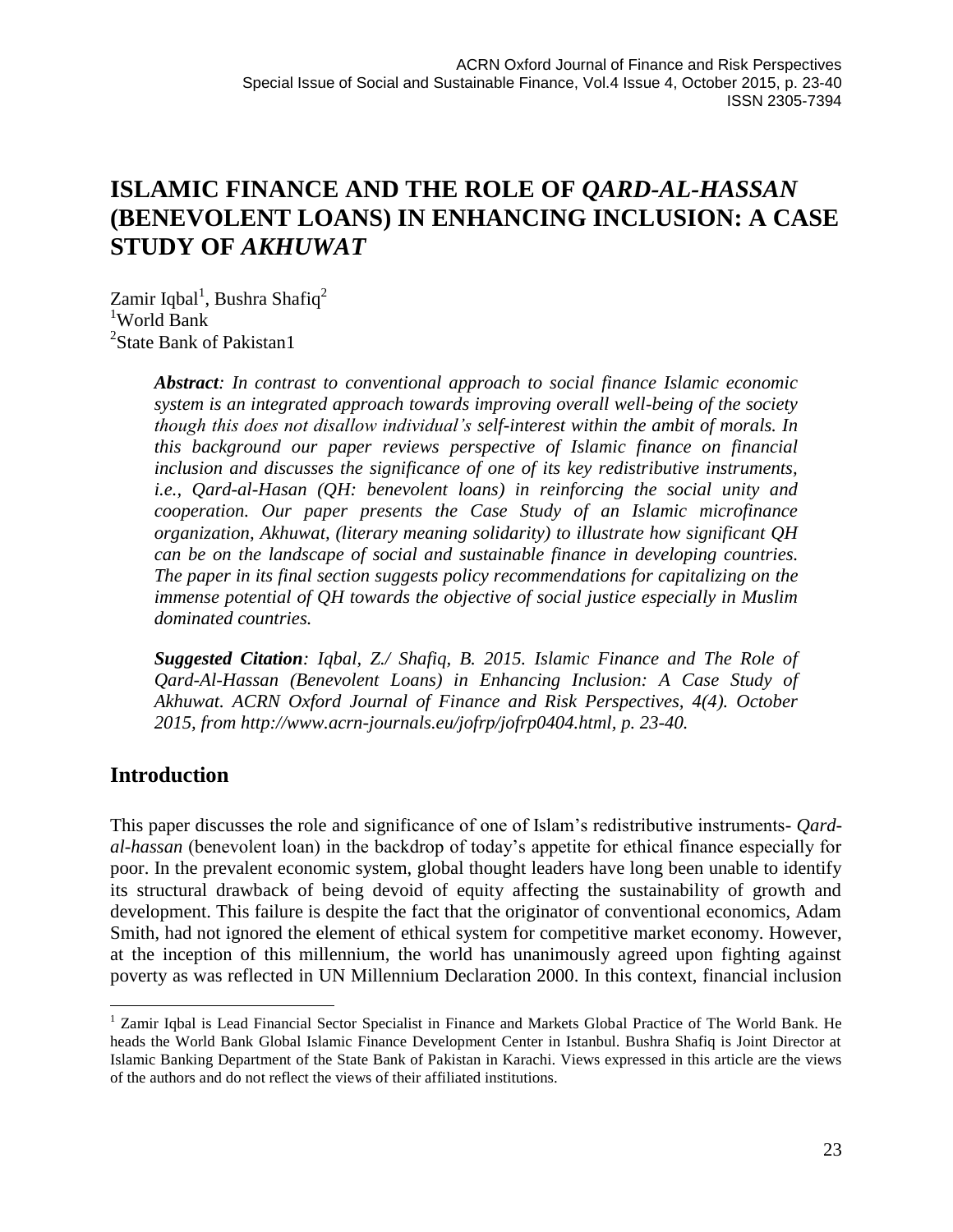has been identified as one of the most efficient and effective channels towards poverty alleviation, which ensures a widespread participation in the development process. A target of universal financial access by 2020 has been announced by the World Bank (Naceur et al., 2015).

Financial inclusion, in general, implies the provision of adequate and affordable financial services to all segments of the society that are un-served or underserved by formal financial system; irrespective of whether the group is excluded voluntarily or involuntarily. Ironically though, measures/instruments/models of financial inclusion are now being criticized for excluding a certain segment of population - the poorest of the poor (economically inactive masses) (Kernani, A. 2007) due to their inability to cater to this group. **Figure 1 :Differences in Financial Inclusion between Muslims and non-**



Figure 1 Differences in Financial Inclusion between Muslims and non-Muslims, 2011

Note: The difference between Muslims and non-Muslim is statistically significant at 1% level. Analysis is based on 64 countries.

Although, degree of access to finance is a serious issue for all developing countries, the problem is more severe for Muslim countries (Iqbal and Mirakhor, 2013). In a sample of 41,922 individuals in 39 countries with Muslim population between 5 and 95 percent of total population, self-reported Muslims are less likely (i) to have a formal account, and (ii) to save at a formal financial institution, after controlling for individual characteristics and country fixed effects.<sup>2</sup> Figure 1 compares use of formal bank accounts between Muslims and non-Muslims. Low level of access is attributed to several factors including the absence of Islamic finance.

In contrast to conventional economic system where focus on social welfare is one added element, the central focus of Islamic economic system is on economic and social justice and towards improving overall well-being of the society though this does not disallow individual's own pursuit of personal interest within the ambit of morals and wider interest of the society. The Islamic social financial infrastructure comprises of institutions and instruments that work on

 $2$  World Bank (2013).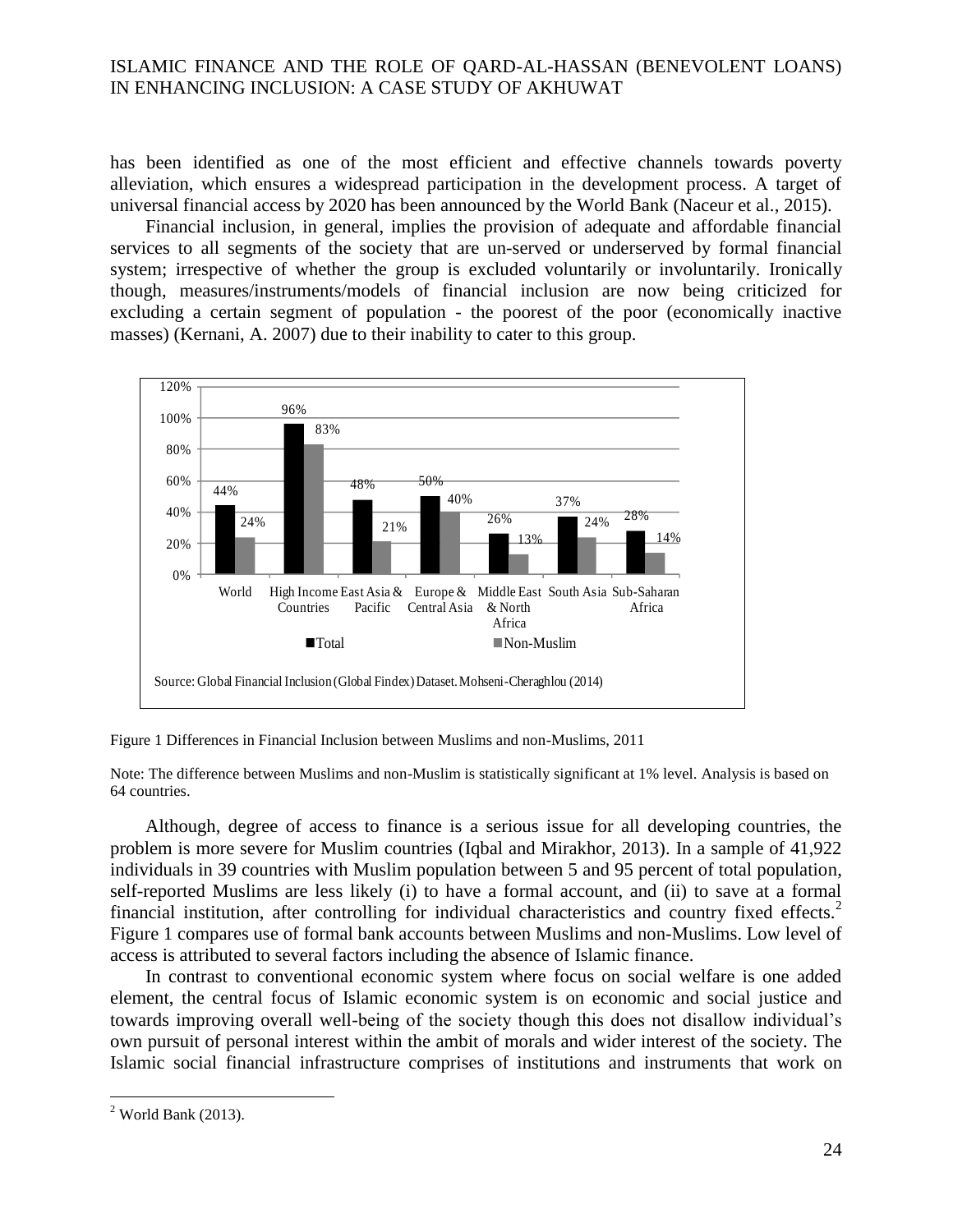principles of social justice, risk-sharing, and mutual co-operation. In effect, such an infrastructure minimizes the risk of unsustainability and ineffectiveness of targeted programs in improving overall welfare of the society. *Zakah, Sadqa, Waqf* and *Qard-al-hassan* are time-tested instruments of Islamic economics for distribution and redistribution of wealth and, if effectively used, can play a key role towards sustainable development process. With this background, the paper discusses the significance of *Qard-al-hasan* in the landscape and scale of social and sustainable finance due to its intrinsic strengths of achieving the objective of social justice.

Section II builds up the discussion on the role of *Qard-al-hassan* in enhancing inclusion with the brief introduction of this instrument, its underlying principles and its importance in light of *Quran* and *Sunnah* - the primary sources of Islamic finance. This is followed by the theoretical debate on the potential of *Qard-al-hassan* in establishing the foundations of Islamic concept of financial inclusion.

Section III of the paper presents the Case Study of  $AKHUWAT<sup>3</sup>$  to illustrate how significant *Qard-al-hassan* can be on the landscape of social and sustainable finance. Finally, Section IV concludes the discussion with the premise that despite the immense potential of *Qard-al-hassan* in reinforcing the social fabric recommended by Islam; it is currently not making significant contribution in improving/enhancing the social and financial inclusion in Organization for Islamic Cooperation (OIC) countries<sup>4</sup>. This section makes policy recommendations to institutionalize the instrument to enhance financial inclusion in OIC countries where due to market-failure; commercial based microfinance solution is not available.

### **Role of** *Qard-al- Hassan* **in Financial Inclusion**

The core principles of Islam place great emphasis on social justice, inclusion, and sharing of resources between the haves and the have-nots. Islamic finance addresses the issue of financial and social inclusion from two directions: one by promoting risk-sharing contracts that provide a viable alternative to conventional debt-based (risk-shifting) financing; and the other through voluntary and involuntary instruments of redistribution of wealth in society. Both risk-sharing financing instruments and redistributive instruments complement each other to offer a comprehensive approach to enhance financial and social inclusion, eradicate poverty, and build a healthy and vibrant economy. The second set of instruments meant for redistribution are used to redeem the rights of the less able in the income and wealth of more able. Contrary to common belief, these are not instruments of charity, altruism, or beneficence, but instruments of redemption of rights and repayment of obligations (Iqbal and Mirakhor, 2013).

One of the primary tenets of Islamic finance is unconditional prohibition of interest in lending transactions. This prohibition implies prohibition of any debt or loan which carries a monetary reward tied to the time of lending. Thus, due to the prohibition of interest, the instrument of debt is prohibited. However, two kinds of loan (*Qard*) are permissible and one of these is highly recommended. Islam recognizes and permits a loan from one party to another with a promise to pay back the principal but without any interest or return or rent. This is a typical no-

<sup>3</sup> We are thankful to *AKHUWAT* for sharing the data with us. All figures are based on data provided by *AKHUWAT*  unless stated otherwise.

<sup>4</sup> OIC contains 57 member countries.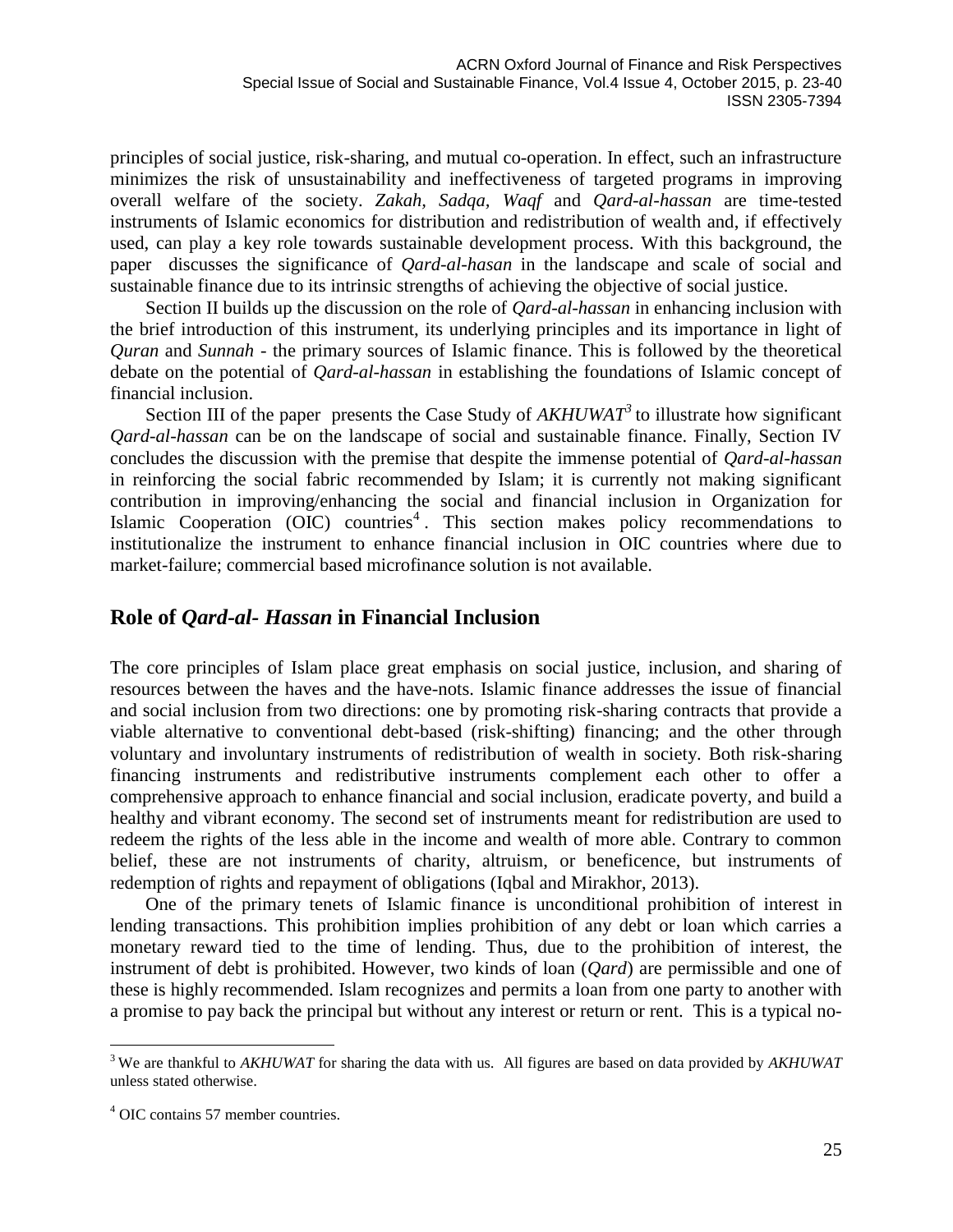cost loan for consumer and commercial purposes. However, the other kind of loan known as *Qard-al-hassan* (benevolent loan), identified as a loan for community members who are under financial distress and therefore, has special purpose in the Islamic economic system.

*Qard-al-hassan* is a loan mentioned in the Qur'an as "beautiful" (*hassan*), probably because in all the verses in which this loan is mentioned, it is stipulated that it is made directly to Allah (swt) and not to the recipient (see, for example, Chapter 64, verse 1, other relevant verses are 2:245; 5:12; 57:11; 57:18; 73:20). It is a voluntary loan, without any expectation by the creditor of any return on the principal. In addition, while the debtor is obligated to return the principal, the creditor, of his own free will, does not press the debtor for an exact timing of its return. Allah (swt) promises multiple returns to the "beautiful loan."

Key characteristics of *Qard-al-hassan* are as following:

- It is a non-rewarding loan (with no expectations of any monetary return) but the borrower is under moral obligation to repay the principal depending on the borrower's financial capacity to do so. The creditor would forego the demand for payment of principal if despite best efforts and good intentions by the borrower; he/she cannot repay the principal due to economic hardships.
- The incentives for lenders to extend credit based on *Qard-al-hassan* are clearly benevolent and spiritual as they are abiding by Allah's Command to supply such loans for benevolent purposes. The element of benevolence and expectation of reward from the Creator in this world or hereafter is the expected return instead of any monetary reward. For the lenders, no monetary reward can be monetized for such benevolent act. Sadr and Torabi (2015) make an interesting observation arguing that rational lenders optimize the return to their portfolios by constructing a diverse portfolio of *Qard-al-hassan* lending and investments in risky assets—thus optimizing return on their portfolio through combining monetary and non-monetary returns.
- The primary objective of *Qard-al-hassan* is to help poor get on their feet to become part of economic activities in a dignified and cost effective manner. Since poor do not have any material collateral, social capital is the only collateral for extending such credit. This also provides an incentive to poor to perform and be able to have access to such credit in the future.
- The practice of *Qard-al-hassan* has also been associated with enhancing harmony among poor and rich segments of the society which leads to more cooperative, collaborative, and caring society.
- The institution of *Qard-al-hassan* can be effectively used to eradicate extreme poverty through opportunities to poor to create new jobs market and business ventures by using their merits, skills and expertise.
- Finally, *Qard-al-hassan* can serve as tool to enhance financial and social inclusion in the society<sup>5</sup>. By extending credit to poor, they can be brought into the formal financial sector and as they come out of poverty, they are better integrated and included in the society. In this respect, *Qard-al-hassan* is one of the tools to achieve economic and social justice as envisioned by Islamic economics.

The experience with microcredit or microfinance has been mixed, as there is growing consensus that the expectations were overestimated. There are serious challenges in achieving

 5 For further details, see Mohieldin, Iqbal, Rostom, and Xu (2011)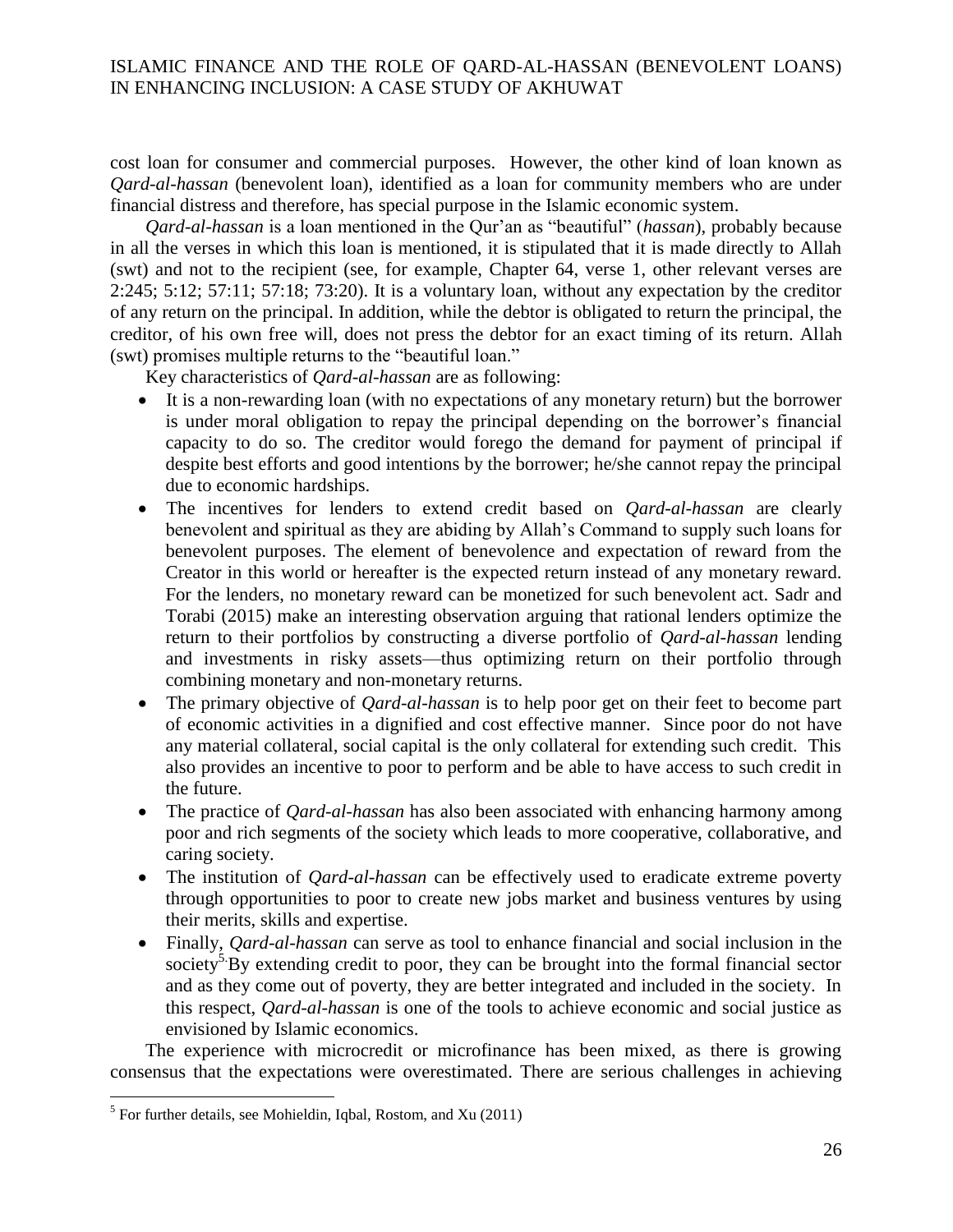sustainable impact on poverty alleviation. One of the key criticisms of commercial and conventional approaches to microfinance is the existence of high cost of borrowing as a result of high interest rate. These high rates are justified because of high transaction costs and high risk premium. However, this imposes undue stress on the recipient to engage in activities that produce returns higher than the cost of funding—which may not be possible in many cases.

While the advantages of microfinance institutions are undeniable, there are well known drawbacks to this method of financing for poor; the most serious one, from the point of view of Islam, is the cost of financing charged on microfinance loans. Whatever the justification and/or the reasons these are for high interest rates—and there are economically justifiable reasons from an Islamic point of view high and at times exorbitant, interest rates are exploitative, unjust, and repressive especially for the poor and therefore are considered an abomination. The alternative of *Qard al-hassan* provides a viable option for the poor (Iqbal and Mirakhor, 2013).

*Qard-al-hassan* works on the basic axiom of Islamic development according to which, the poverty is an outcome of israf (overspending), itlaf (wasting), and the non-payment to lower segment of society (Mohieldin et al. 2011). The unique structure of Qard*-al-hassan* makes use of the distinguished feature of property rights as prescribed by Islamic economic system which offers rights in resources to all even to those who don't own them through the principle of distribution and redistribution (Mirakhor and Bao, 2013). This demonstrates *Qard-al-hassan* having great potential to meet the objective of enhancing financial inclusion as has been defined by United Nations in its blue book "Building Inclusive Financial Sectors for Development", as the "*access to the range of financial services at a reasonable cost for the bankable people and farms*".

*Qard-al-hassan* based lending has been practiced throughout the Muslim communities and it has been an established practice. However, formal use of *Qard-al-hassan* as a tool for microfinance and financial inclusion is relatively recent. There are several countries including Bosnia Herzegovina, Islamic Republic of Iran, Indonesia, Pakistan, and UK where *Qard-alhassan* is being used for extending microfinance. In case of Islamic republic of Iran, large number of formal and informal funds have been established in mosques, organizations, and rural communities. In addition, practice of establishing such funds among families and peer groups is widespread. 6

To summarize, *Qard-al-hassan* is a viable option to reduce financial exclusion by extending financing to poor especially those who do not have access to any commercial microfinance lending either due to lack of collateral or lack of affordability owing to high cost of funding or no credit history. Given wide spread poverty in OIC countries, *Qard-al-hassan* provides a complementary tool to fight financial exclusion. The next section provides a case study of a microfinance institution operating on *Qard-al-hassan*.

<sup>6</sup> For further details on Qard-al-hassan Funds in Islamic Republic of Iran, see Mirakhor (2002) and Sadr and Torabi (2015).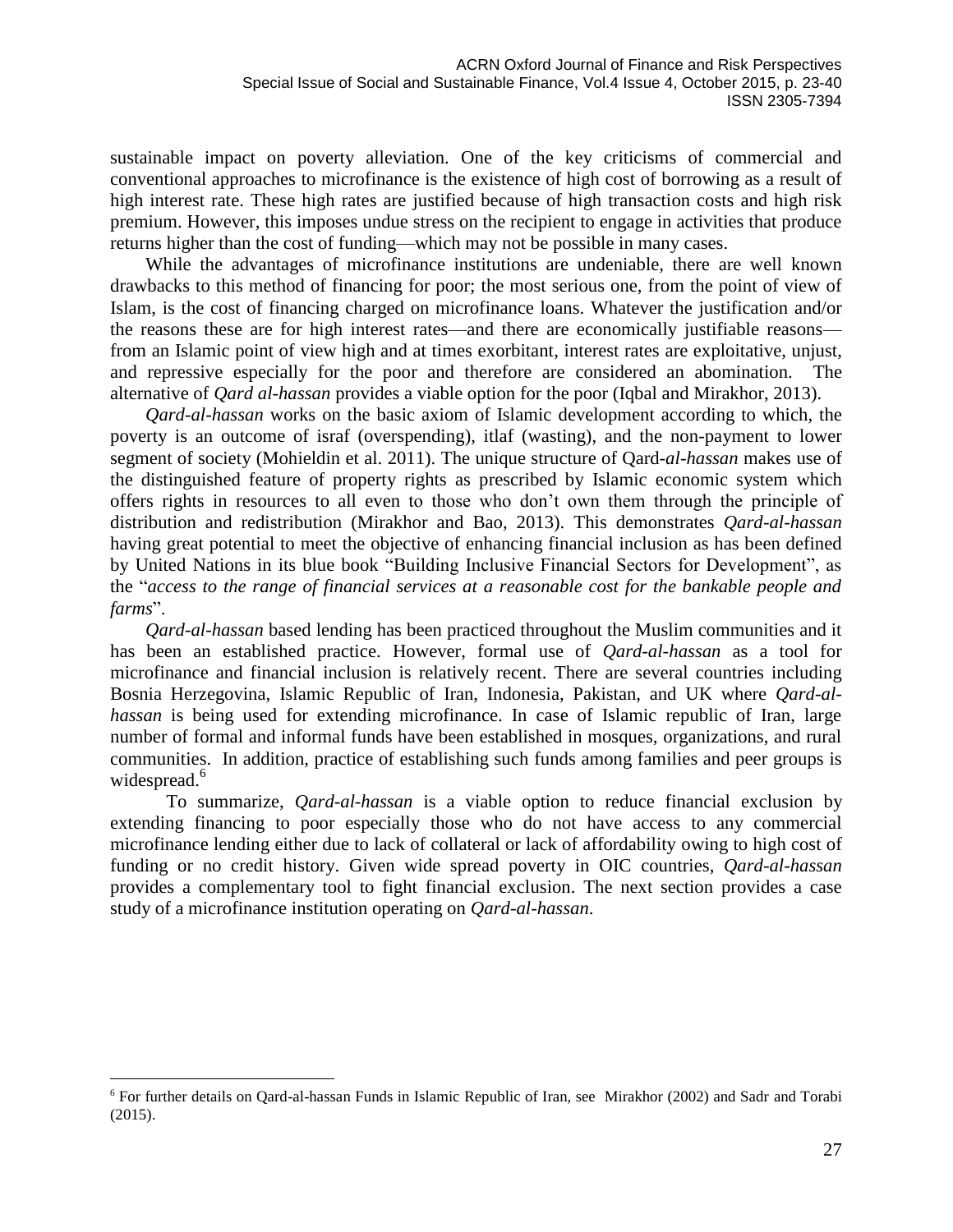## *AKHUWAT* **Case Study**

This section presents the case study of *AKHUWAT* (literally meaning solidarity) to illustrate how significant *Qard-al-hassan* can be on the landscape of social and sustainable finance. *AKHUWAT,* the pioneer Islamic microfinance institution in Pakistan, has successfully demonstrated the utility of the product of *Qard-al-hassan*. Based on the concept of "solidarity" or "fraternity", the organization is playing an instrumental role in redistribution of resources, and has also been able to run it on sustainable basis. However, the scalability of model can be affected with uncertain flow of funds. This model while establishing the viability of Islamic microfinance highlighted the significance of community based organisations. The model of *AKHUWAT* signifies that every community needs a customized version of programs /organisation for poverty reduction/alleviation that is consistent with the prevailing culture and norms. Customisation of program has been identified even by the World Bank as one of necessary conditions for poverty reduction (Haq & Shafiq, 2015).

#### *Historical Background*

 $\overline{a}$ 

The idea of organized interest free lending in Pakistan was conceived realizing high interest rate charged by microfinance institutions which is contrary to both, the principles of Islam and the primary objective of microfinance i.e. helping destitute and reducing poverty. This idea led to the establishment of a microfinance institution offering loans on the basis of *Qard-al- hassan* (interest free loans) in 2001. Derived from Islamic history the name of the organization; "*AKHUWAT"* meaning "*Muakhaat*", implying brotherhood was chosen to reflect the philosophy of the organization. This illustrates the concept of Islam that places responsibility on affluence of the society to share their wealth and resources with those who are deprived of these.

The success of the very first loan of Rs. 10,000 (US \$ 100) to a widow borrower extended conviction to the viability of this alternate model of microfinance<sup>7</sup>. Consequently, donations to serve as equity to this fund started rising and within a period of two years donations raised to Rs. 1.5 million (US \$ 15 thousand) from Rs. 10,000 (US \$ 100 ) with 100 percent recovery rate. This modest success raised the need for a formal structure for effective and efficient utilization of these funds. Subsequently, *AKHUWAT* was formally registered in 2003 under the Societies Registration Act of 1860 and the very first branch was opened at Lahore. Since then, the organization has been growing and the model is spreading; exhibiting the miracle of "*Muakhaat*" by transforming borrowers into donors for the very first time in the history of microfinance.

*AKHUWAT* is working with the mission of "alleviating poverty by empowering socially and economically marginalized families through interest free microfinance and by harnessing entrepreneurial potential, capacity building and social guidance" towards achieving its vision; "A poverty free society built on the principles of compassion and equity"<sup>8</sup>.

 $<sup>7</sup>$  The borrower returned the loan within a period of six months while started successfully running her business along</sup> with marriage of her daughter.

<sup>&</sup>lt;sup>8</sup> Source: Akhuwat website [\(http://www.akhuwat.org.pk\)\(accessed](http://www.akhuwat.org.pk)(accessed/) on Nov 10, 2014)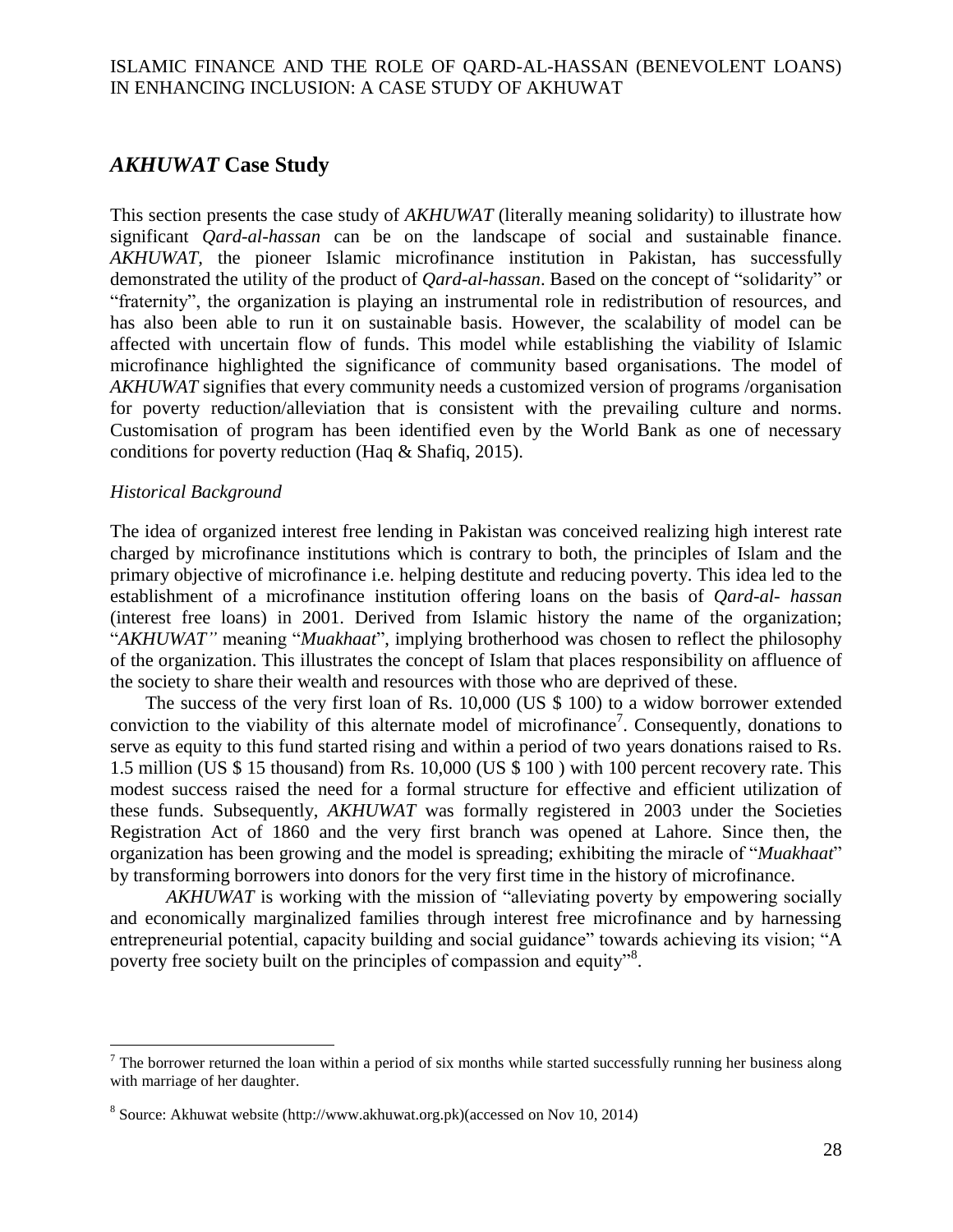# *Organisational Structure<sup>9</sup>*

*AKHUWAT* works under the supervision of Board of Directors (BOD) that consists of seventeen members including philanthropists, civil servants and businessmen. BOD works on honorary basis and the term is of three years. BOD is responsible for internal governance, strategic decisions, marketing and raising funds for the organization. The board meets quarterly to review organization policies. Under BOD there exists an Executive Committee that consists of three members. The committee meets every month to manage all administrative and operational issues of the organization.

The organizational structure has been kept very simple to keep operational cost low; it consists of four main departments; (i) Admin & HR Department (ii) Credit Department (iii) Finance & Accounts Department and (iv) Internal audit Department**.** The organization consists of Volunteers and Paid staff. Volunteers are encouraged at all levels from all groups irrespective of age, qualification, caste and group. For Paid staff *AKHUWAT* follows distinct recruitment policy where positions are well defined and minimum criterion is also available for recruitment at varying positions. The organization believes in training its staff before they start their job. Therefore new employees start their jobs as interns and after an extensive training of three months they are employed as regular staff.

| Sr.<br>N <sub>o</sub> | <b>Product Name</b>              | Loan Range<br>(US Dollars) | Loan Range<br>(Pakistani<br>Rupees.) | Purpose                                                                                                                               |
|-----------------------|----------------------------------|----------------------------|--------------------------------------|---------------------------------------------------------------------------------------------------------------------------------------|
| 1.                    | <b>Family Enterprise</b><br>Loan | 100-300                    | 10,000-30,000                        | To establish business                                                                                                                 |
| 2.                    | Liberation Loan                  | $500$ (max)                | $50,000$ (max)                       | To get rid of loans with high interest rate                                                                                           |
| 3.                    | <b>Education Loan</b>            | $250$ (max)                | $25000$ (max)                        | For education of dependents                                                                                                           |
| 4.                    | Health Loan                      | 100-200                    | 10,000-20,000                        | To bear the financial cost of health care                                                                                             |
| 5.                    | <b>Emergency Loan</b>            | 50-100                     | 5000-10000                           | To bear losses in business, health care expense,<br>machinery repairs, motor vehicle repair,<br>veterinary expense and admissions fee |
| 6.                    | Housing Loan                     | 300-700                    | 30,000-70,000                        | Renovation of houses                                                                                                                  |
| 7.                    | Marriage Loan                    | $200$ (max)                | $20,000$ (max)                       | Marriage of daughters/sisters                                                                                                         |
| 8.                    | Silver Loan                      | $500$ (max)                | $50,000$ (max)                       | Expansion of business (eligible clients are only<br>those who have completed three or more<br>borrowing cycle from AKHUWAT)           |

Table 1 Loan Products Offered by AKHUWAT; Source: Akhuwat website [\(http://www.akhuwat.org.pk\)\(accessed](http://www.akhuwat.org.pk)(accessed/) on Nov 10, 2014)

<sup>&</sup>lt;sup>9</sup> Source: ibid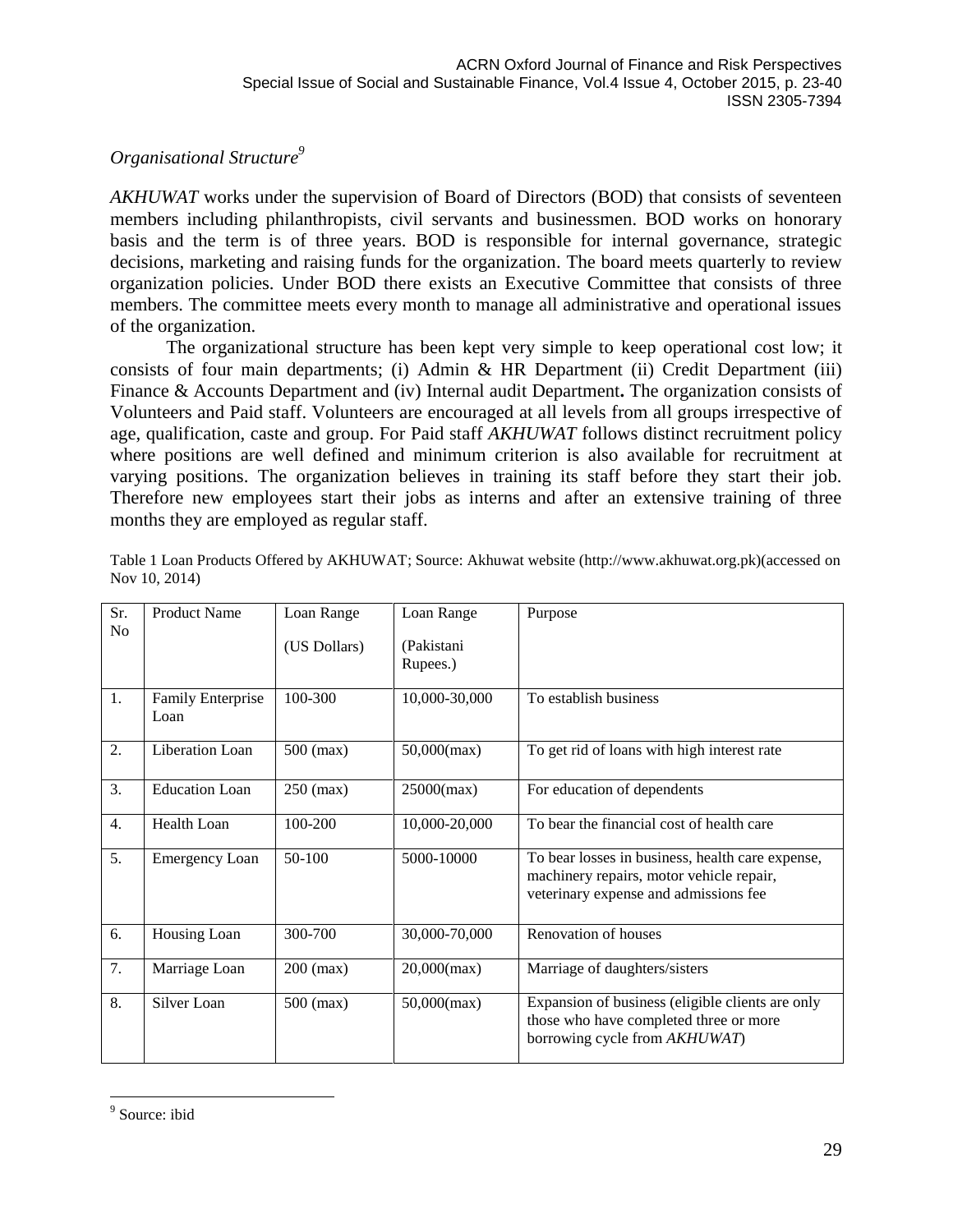*AKHUWAT* is offering interest free loan in seven broad categories; (i) Family Enterprise Loan (ii) Liberation Loan (iii) Education Loan (iv) Health Loan (v) Emergency Loan (vi) Housing Loan (vii) Marriage Loan and (viii) Silver Loan ( see Table 1 for details). In addition to these products, Special Person Loans and Grants to widows are being provided. Along with these products, *AKHUWAT* is offering services like capacity building initiatives, social events and *AKHUWAT* health services (affordable and quality health services to poor).

#### *AKHUWAT: A Successful Model of Qard-al- Hassan*

The model of *AKHUWAT* is a breather for Welfarist approach; the organization is sticking to the very basic and primary objective of microfinance - Poverty Alleviation – by following a community based structure. *AKHUWAT* works on the principle of building social cohesion through solidarity and by capitalizing on the distinguished feature of property rights as prescribed by Islamic economic system which offers rights in resources to all even to those who don't own them (Mirakhor and Bao, 2013). Owing to commitment with the aim of poverty reduction *AKHUWAT* adopts unique strategies in commercially run environment of microfinance for fund collection and its effective utilizations. This success can be mainly associated with the overall culture and strategy of the organization which is mainly driven by the metaphor of *AKHUWAT*/ brotherhood and what Khan (2011) calls "The Theory of Communal Viability". This culture could produce desired results to a larger extent due to available conducive environment because of its strong association with the faith of majority living in Pakistan (Clark, 2011 & Ghaffari et al. 2011).

What distinguishes *AKHUWAT* from other microfinance institutions is its distinct underlying four principles<sup>10</sup>;

#### *Qard-al- Hassan*- Interest Free Loan (IFL)

 $\overline{a}$ 

This embedded element of IFL of *AKHUWAT* model serves two purposes;

i. Provision of financing without interest and with minimal Rs. 100 application processing fee to the segment of society which does not either have any access to these financing or the availability of financing is very expensive for them due to high interest rates (most microfinance institutions (MFIs) in Pakistan are charging between 30-40 percent interest rates) (Jawad, 2011) higher than what is prevalent in the formal banking sector for affluence group. This extention of loan on the basis of *Qard-al-hassan* (without any premium/interest) increases the probability of its recipient of loans to effectively use the funds and generate revenue to become sustainable rather than getting into debt trap owing to higher interest rates. This very principle of *AKHUWAT* of providing interest free loan addresses the major critique on prevailing practices of microfinance of making their clients more vulnerable instead of taking them out of poverty; Many research studies have concluded that expensive loans force microfinance clients of one organization to acquire financing from other microfinance organization to pay loan installment thus resulting into heavy debt trap—also known as debt recycling or circular debt.

<sup>&</sup>lt;sup>10</sup> Source: AKHUWAT: A Decade of Hope -Journey of AKHUWAT', 2001-2010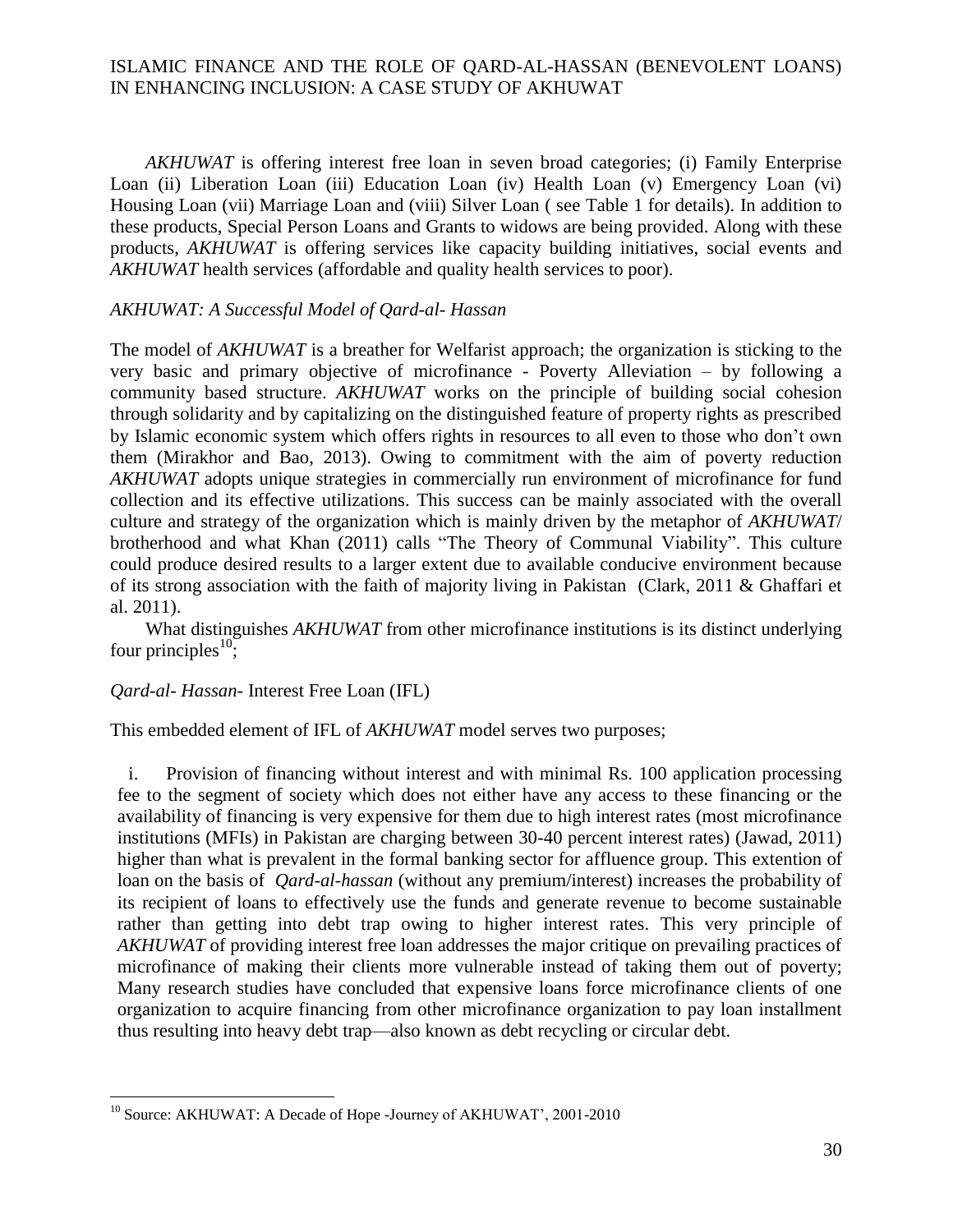Apart from offering interest free loans to new clients, *AKHUWAT* acknowledges the troubles of the poor who are stuck with heavy debt burden due to the exuberant interest rate on their loans. To address this issue, the organization is offering Liberation Loan; the whole principal amount is paid by *AKHUWAT* to money lender in one go while the client repays to *AKHUWAT* in installments, free of any interest.

(i) IFL enables the organization to offer financing in accordance with their faith even to the lowest segment of the society. More than 95 percent population of Pakistan is Muslim and Islam strictly prohibits *riba* (interest). A study on Islamic finance published by the State Bank of Pakistan (Knowledge, Attitude and Practices of Islamic Banking in Pakistan ) clearly stipulates that given the choice masses in general across all income groups in Pakistan have preference for interest free financing. *AKHUWAT* is providing this preferred choice to microfinance clients with its network of 339 branches with more than 95 percent concentration in rural areas. Therefore it can be inferred that the organization is targeting poverty in terms of its most modern definition that explains poverty as lack of opportunities for any segment of population.

**IFL with Element of "Plus":** The interest free loan becomes more special with the element of "plus" in which *AKHUWAT* offers technical assistance to its clients along with credit, as the organization believes in making its clients sustainable through polishing their entrepreneurship skills rather than just relying on loaning. In this regard, the incentive program "*AKHUWAT* Entrepreneurship Development Award" to clients running successful business ventures is a great self-boosting drive.

Moreover, lending process of *AKHUWAT* complements its products as it has been designed in a way that it is cost effective, reaches to its target market and repayment is ensured through implementing various measures to avoid voluntary and involuntary defaults.

**Lending Methodology:** The loaning approval process (see annexure-I for graphical representation of process) mainly includes income of individual and the feasibility of business; income of individual is important to verify that the loan amount is reaching to the desired target market and feasibility of business is critical for ensuring sustainability of the client and also to minimize involuntary default. *AKHUWAT* has used the strategy of Group Lending in customized way by capitalizing on social capital of family via extending credit to family instead of a single individual or a group of some community members. Initially *AKHUWAT* was using group lending in traditional way. However, with time, it was learnt that in a typical group lending methodology the group leader may manipulate others. Further, group monitoring, particularly mutual responsibility in case of default, becomes very complex for a typical group lending. Therefore the group has been defined in the form of family while two guarantors from the same community are used as social collateral. This is used as an effective measure for securing the repayment of loan.

By forming family as a group for lending, *AKHUWAT* has also addressed another important challenge conventional MFI are facing; families of women beneficiaries of conventional microfinance exploit women one way or the other to take the amount these women receive as microfinance. By involving and making whole family accountable for loan repayment chances/probability becomes higher that all members of the family would work to make effective use of resources not only for repayment of loans but also for their own sustainable living.

After loaning the repayment is monitored through regular visits of loan officer to client's home or work place and reminders are made through guarantors if there is much delay in repaying due installment. In case of genuine reason extension can also be given though the installment has to be made by 30<sup>th</sup> of that month. After two years *AKHUWAT* writes off loans in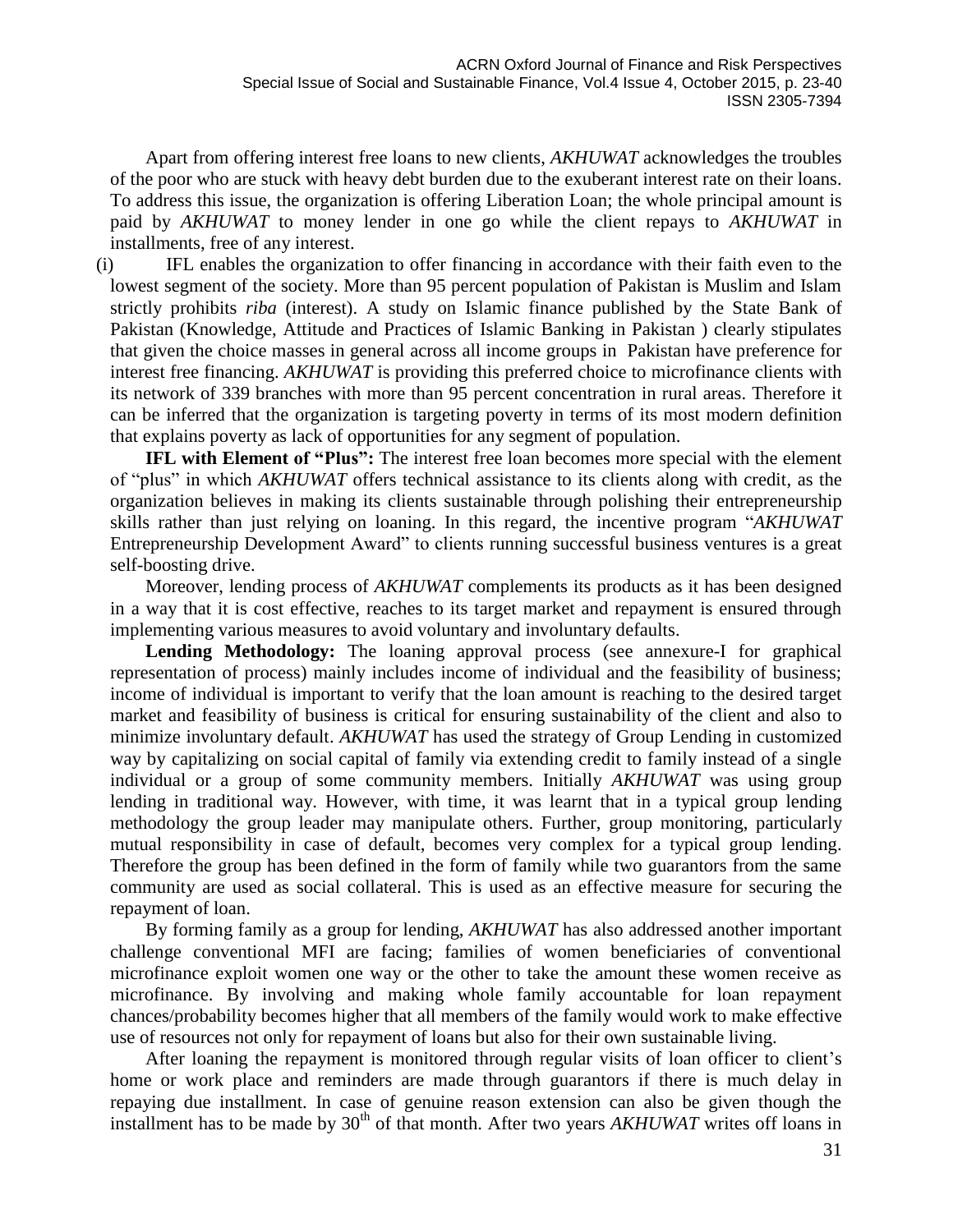its accounts but only for accounting purposes. (For operational purposes the organization keeps the waved off loan amount in its record as considers itself accountable to its donors and therefore makes all efforts for recovery of the amount).

However, the organization gives due consideration to involuntary default owing to external shocks which are not in control of client, however, these adversely affect his/her repayment capacity. The most significant service that *AKHUWAT* offers in this regard is when a client becomes handicapped or dies; in case of handicapped client loan amount is waved off along with additional support in the form of wheel chair and for deceased client the loan is waved off along with financial help to bear funeral expenses in addition to monthly stipend to the family of deceased for three months. These kinds of expenses are made from *AKHUWAT* Mutual Support Fund where borrowers, on optional basis, contribute 1 percent of loan amount at the time of loan disbursement, however, those acquiring loans below Rs. 4000 (US \$ 40) are exempt from this contribution.

*AKHUWAT* arranges various social events for capacity building of its borrowers for running their jobs/businesses effectively and efficiently. Moreover, operations of *AKHUWAT* show that the organisation accepts the responsibility of social grooming of its clients; *AKHUWAT* extends exposure to its clients towards its social agenda which focuses on areas like girls' education, protection and improvement of environment, especially importance of plantation, observance of traffic rules and local laws and adopting the highest ethical values in business.

Admitting the prevailing scenario where MFIs quote high operational cost for charging high interest rate, operations of *AKHUWAT* appear idealistic. However, the growth and expansion of operations of the organization (see Figure  $2$ )<sup>11</sup> is a proof of its success in terms of outreach. Active borrowers of the organization have increased from 802 in 2004 to 728 thousand in 2014 while the asset base has jumped from Rs. 10 million (Us \$ 0.098 million) to above Rs. 4.95 billion (Us \$ 49.5 million) over the said period (gross loan portfolio being the dominating component).

 $11$  All graphs in this paper are based on the data provided by AKHUWAT.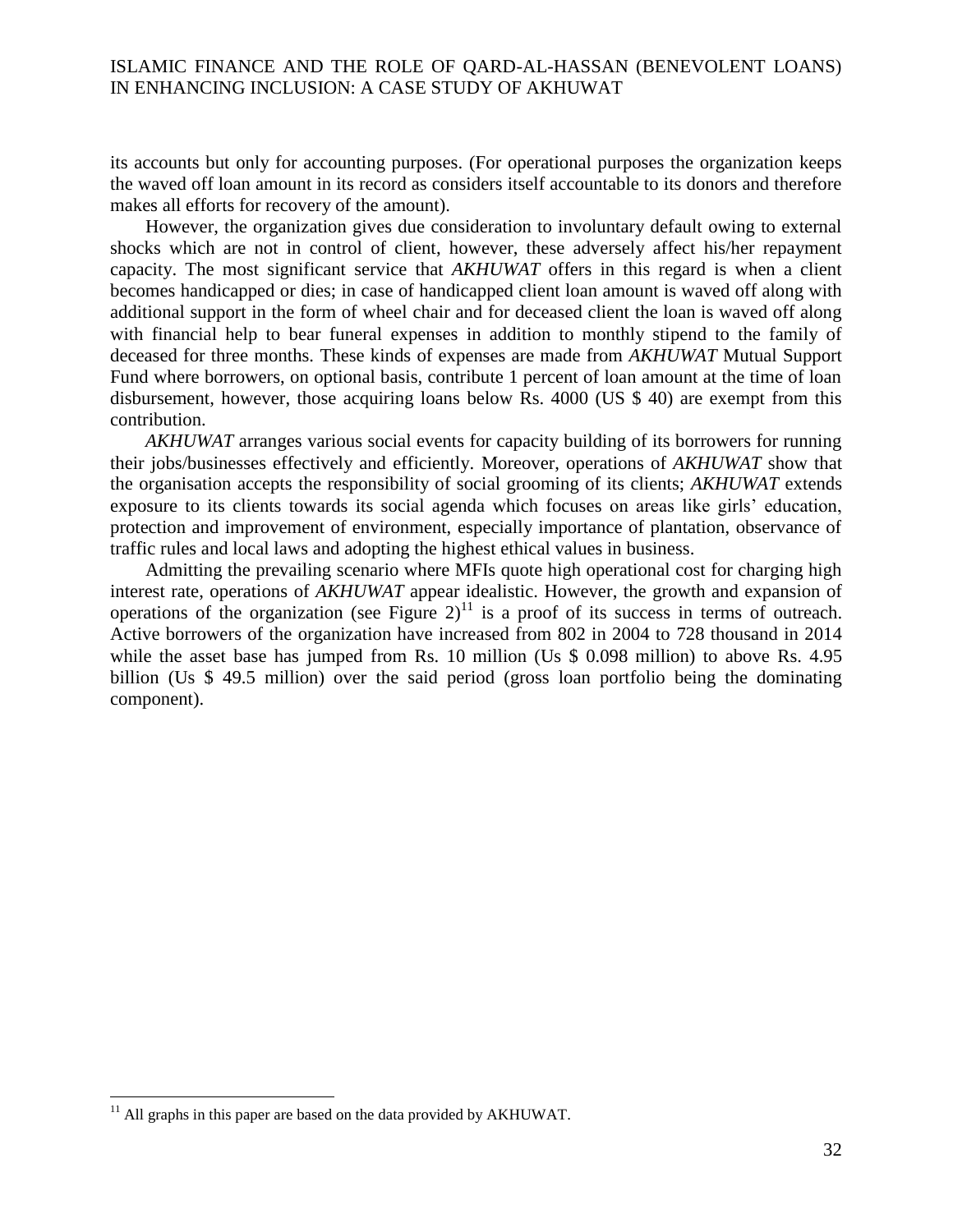

Figure 2 Growth (Assets & Borrowers)

 $\overline{a}$ 

Effective Utilization of Places of Worship

*AKHUWAT* has transformed the idealism of successfully extending IFL into reality by developing itself as a gross root level organization in real sense. Realizing high cost associated with the process of financing to the poorest segment of society, *AKHUWAT* has again taken inspiration from Islamic history and introduced its principle of increasing the role of community through institutionalizing religious places like mosques and churches. This unique feature has enabled the organization to be cost effective in offering its products and services (Harper, 2011).

By using already available infrastructure of religious places, *AKHUWAT* has been able to minimize its cost to a considerable level by reducing the huge expenses of rents as all main operations including marketing and disbursement of loans take place from these places. This is in contrast to traditional models where one person deals with whole group for group lending while for individual lending cost in terms of financial resources as well as human resources is huge. For *AKHUWAT* disbursement of loans takes place at these religious places 2- 3 times during a month where 100-150 loans are disbursed at one time. While marketing, promotional drives and awareness initiatives also become easy and cost efficient because of regular congregation at these places. Consequently, infrastructure of *AKHUWAT* has been kept simple and small, resulting in considerable reduction in overall operational cost for the organisation.

Disbursement of loan from these religious places increases transparency and accountability on both demand and supply side as masses in general consider themselves accountable to Allah for activities associated with these places. This reduces the problem of moral hazard and adverse selection and therefore minimizes the risk of voluntary default. High recovery rate of *AKHUWAT* is an indication of this phenomenon to work effectively. Portfolio at Risk  $> 30^{12}$  over the years has adopted declining trend and throughout is lower than that of conventional microfinance

 $12PAR > 30$  is the value of all loans outstanding that have one or more installments of principal past due more than 30 days.( Source: The MIX Market)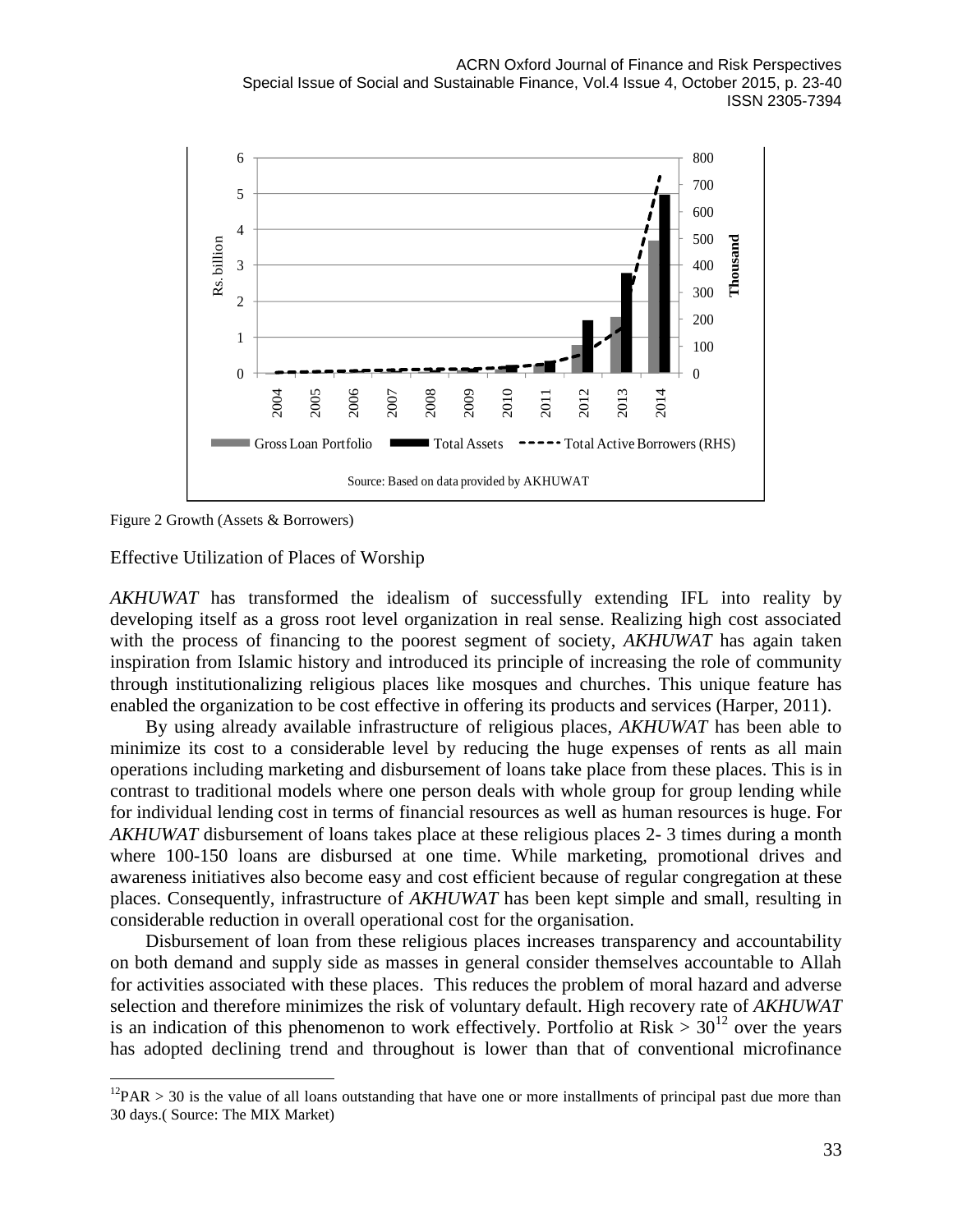industry of Pakistan. However, operations from these religious places particularly from mosques raise two major concerns;

 Due to male dominance in mosques all across the country there is a greater possibility that beneficiaries of *AKHUWAT* would primarily be male. Though the organization claims to be equally responsive to both genders and the product of Family Loan minimizes the concern to some extent. Share of women beneficiaries in overall borrowers has increased over the last four years (see Figure 3) although it still constitutes only 28 percent<sup>13</sup> which is lower than the prevalent average of above 60 percent of conventional microfinance in the country.

 Second concern can be the possibility of discrimination on the basis of belief. *AKHUWAT* though is very clear in its idea of providing this facility without any discrimination to any belief. Loan disbursement from churches in few cities<sup>14</sup>, presence of non-Muslim clients as well as non-Muslim staff members validate the claim of organization. However, the perception of client can't be overlooked; a non-Muslim may not feel comfortable in getting services from mosques or a non-Christian from church.



Figure 3 Women Beneficiaries

#### Volunteerism

 $\overline{a}$ 

Third distinguishing principle of *AKHUWAT* is "Volunteerism". The model of *AKHUWAT* explains how effective the role of volunteerism on both sides; staff and client, has played in making the organization as one of the largest microfinance institution extending interest free loans.

<sup>&</sup>lt;sup>13</sup> 2014 witnessed sharp decline in share of female beneficiaries from 40 percent to 28 percent.

 $14$  Up till now four churches have been used.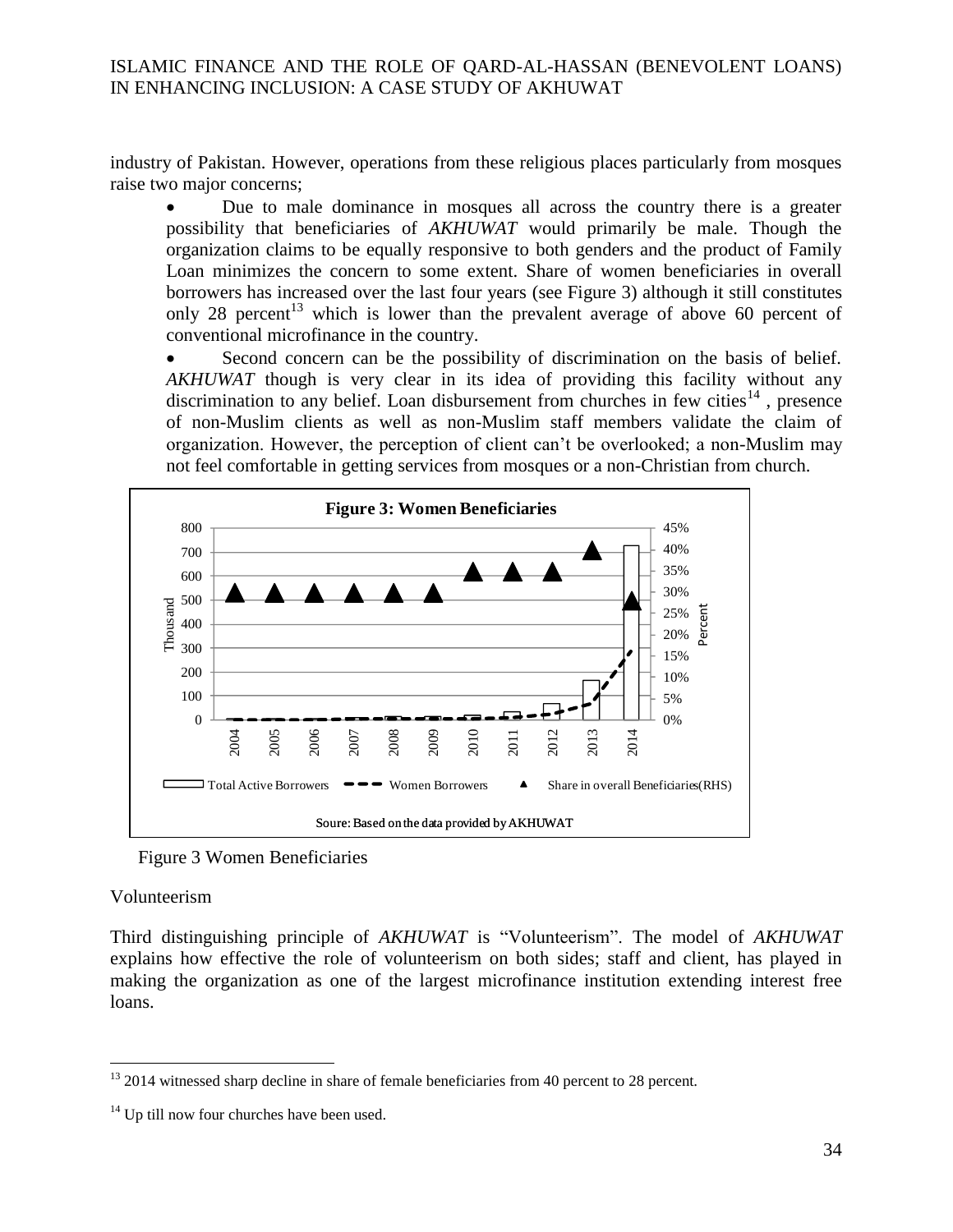Human resource of *AKHUWAT* is a combination of volunteers and paid staff. All senior management works on volunteer basis while staff on pay roll also performs many activities voluntarily. *AKHUWAT* being a proponent of community organization prefers staff from the same locality where it is operating (Jawad, 2011). Consequently, the organization is also known for commitment and determination of its employees as indicated by the low turnover of employees.<sup>15</sup>

#### Borrowers as Donors

Though clients are not charged a processing fee, however, they can contribute voluntarily. *AKHUWAT* started "Member Donor Programme" when borrowers themselves showed their wish to donate some money to the organization. This explains the fourth and the most unique principle of *AKHUWAT* where borrowers have transformed into donors for the very first time in the history of microfinance. This feature is a glorious example of solidarity and the true depiction of the metaphor of "*Muakhaat/ AKHUWAT*". Though this contribution is purely voluntary, however, over the years this has depicted a rising trend with considerable growth rate<sup>16</sup>.

This is also interesting mentioning that borrowers of *AKHUWAT* who are running their enterprises successfully also get involved with the credit plus strategy of *AKHUWAT* by training new clients for establishing and running their businesses successfully.

# **Sources of Funding**

Mostly MFIs in local as well as in international market are dependent upon funding or credit lines. Consequently, organisations having such source of capital are obligated to cater to objectives of donors to meet cost of capital and therefore these charge high interest rates. Hence, this is one of the most important reasons for mission drift of conventional microfinance from poverty alleviation to financial inclusion. However, *AKHUWAT* is sticking to Welfarist approach and associate microfinance with poverty reduction. Therefore, *AKHUWAT* has not accepted any international funding or donation to avoid any influence of profit motivated groups as well as to avoid any interest element embedded in credit line from conventional organization (Candland, 2011). The organization rather relied mainly on local donation and even for local donation the major portion was of individual loans till Punjab government in 2011 provided funds of Rs. 1 billion (US \$ 10 million) on basis of *Qard-al-hassan*. BOD of the organization works extensively for donation collection through marketing initiatives and fund raising programs.

# **Sustainability**

 $\overline{a}$ 

Organisations working under Welfarist approach face the problem of eroding funds as the high operational cost linked with provision of credit to poor segment of society cannot be ignored and no return/low return can be paid to fund providers (Khan, 2011). In similar regard there does not

<sup>&</sup>lt;sup>15</sup> Source: AKHUWAT Microfinance with a Difference

<sup>&</sup>lt;sup>16</sup>Akhuwat website [\(http://www.akhuwat.org.pk\)\(accessed](http://www.akhuwat.org.pk)(accessed/) on April 15, 2015)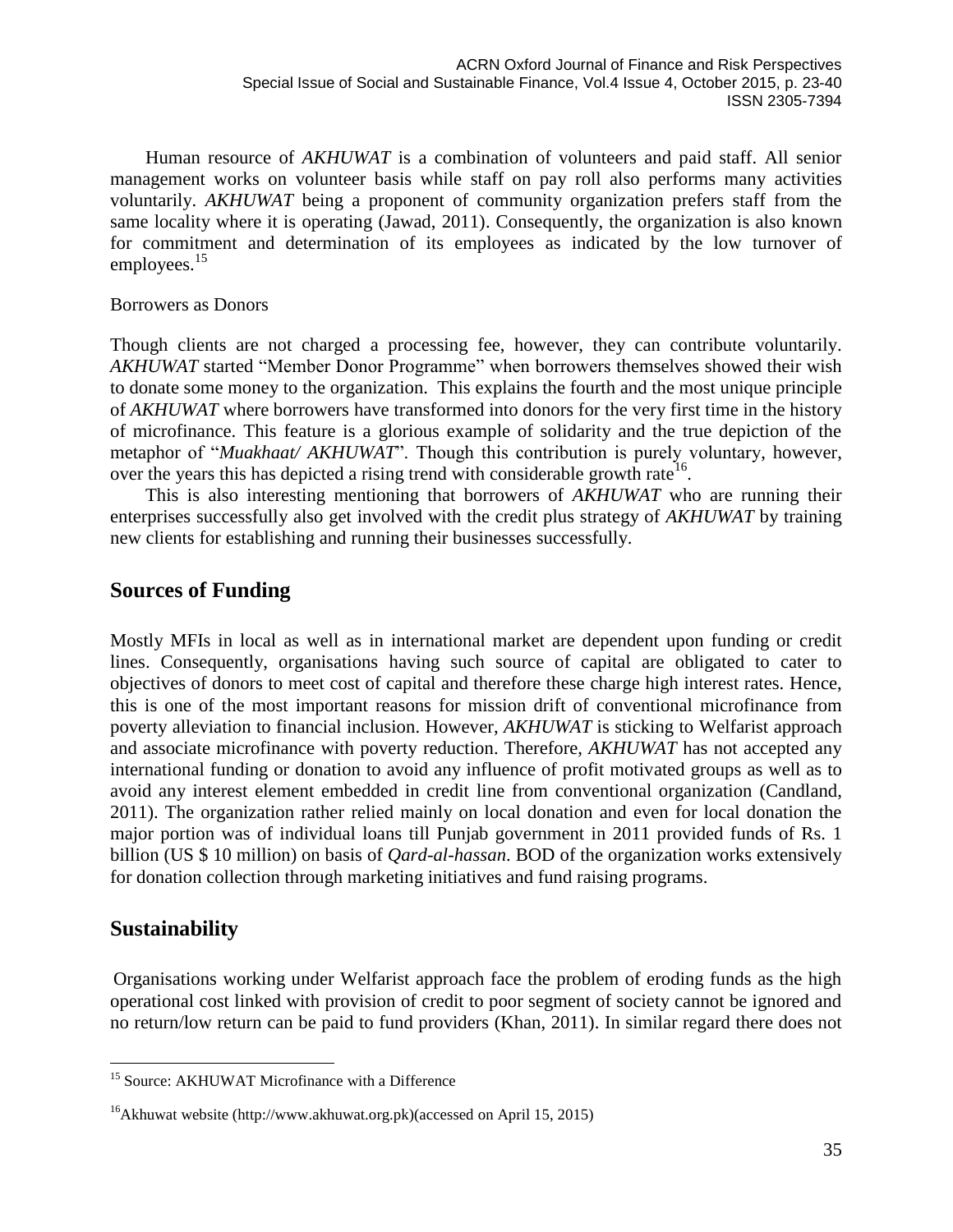exist any guaranteed source of fund for *AKHUWAT* and no income is being generated through charging clients to cover expenses, hence, there can be concerns regarding the sustainability of the organization. However, *AKHUWAT* in general has improved its status of sustainability as indicated by two important indicators; Operational Self-sufficiency (OSS) and Financial Self-



sufficiency (FSS)( see figure  $4$ )<sup>17</sup>

 $\overline{a}$ 

(percent) (percent)

OSS of *AKHUWAT* (see Figure 4 (a)) has improved from 82.41 percent (below sustainability) to above 136 percent (sustainability) and in 2013 even has superseded the OSS of conventional microfinance industry. *AKHUWAT* FSS ((see Figure 4 (b)) is now also higher  $(134.26$  percent) than that of conventional microfinance  $(116.5$  percent). <sup>18</sup>.

High recovery rate as depicted by low portfolio at risk (PAR  $>$  30) (see Figure 5 (a)) which is 0.44 percent compared to 3 percent of conventional microfinance industry and lower percent of Write-offs to Gross Loan Portfolio (GLP) (see Figure 5 (b)) do have positive effect on the sustainability of the organization. However, *AKHUWAT* has been able to achieve sustainability in 2011 when the government of Punjab provided funds on no interest basis. This signifies the critical importance of continuous flow of funds for the sustainability of an organization.

Along with sustainability of organization, the sustainability of client is imperative which is generally overlooked in prevalent practices of conventional microfinance. While admitting financial sustainability of organisation as an important component of business of microfinance institutions *AKHUWAT* focuses on sustainability of its clients as well. Therefore its products and services are accustomed to faith sensitivity and the needs of its target market; the poorest of poor, and the most importantly available at cheaper price (Khan et al. 2010). In addition to these products, organisation is offering the "plus" element with the loan to enable its clients to

Figure 4(a) OSS-AKHUWAT Vs. Conv. MV Figure 4(b) FSS-AKHUWAT vs. Conv. MF

 $17$  Due to unavailability of data of sustainability indicator for 2014, data of 2013 has been used in this section.

<sup>&</sup>lt;sup>18</sup> Source: "Pakistan Microfinance Review", Annual assessment of Microfinance industry 2013, PMN has been used for data of conventional microfinance.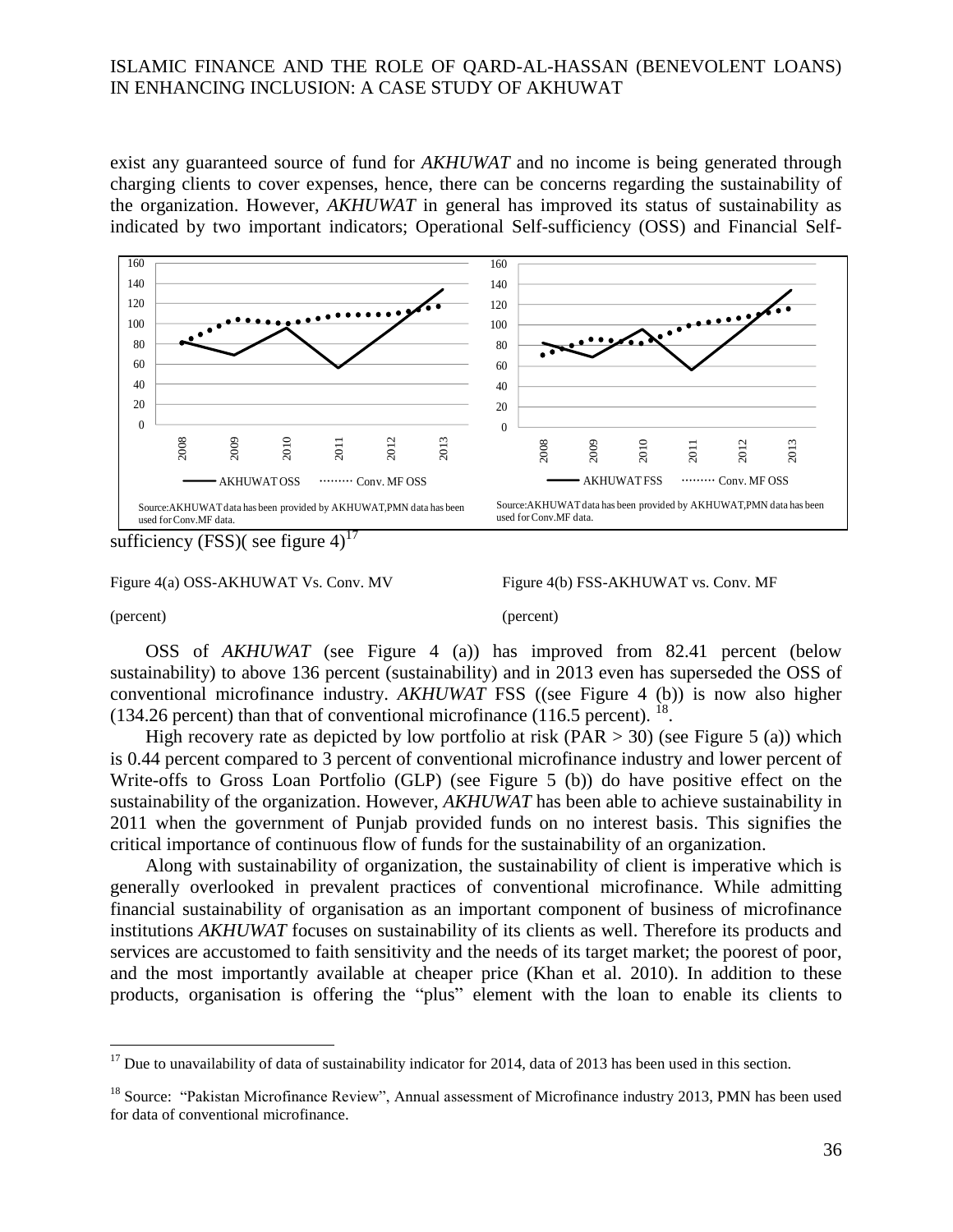efficiently utilize loan funds to become sustainable. *AKHUWAT* has remained successful in bring improvement in lives of its clients as evident from transformation of its borrowers into donors<sup>19</sup>.

However, despite having the sustainability at present mainly owing to the funds from Punjab government there still prevails uncertainty about the inflow of funds for *AKHUWAT* which is a potential threat for sustainability of the organisation and cannot be overlooked. Though the argument of economies of scale in lowering the cost further for loaning is valid and will have positive effect on the sustainability of the organization, the continuous flow of funds is a necessary condition for running the business.

It seems that the management of the organisation is cognizant of this premise and is making well thought move for managing future growth. The organisation for its expansion has adopted a dual track approach; (i) Traditional Approach-opening its own branches across various regions (ii) Partnering with other local organisations- training local partners who are in agreement with the philosophy of *AKHUWAT* and wish to replicate the same model (Jawad, 2011). In later case *AKHUWAT* not only trains staff of its local partners but also monitors their working through frequent visits to those branches.

As future plan *AKHUWAT* wants to develop itself as an apex organisation that can train local organisation, provide these with some initial funding to start their programs and to work for them as oversight body while expects those organisations to move forward in their distinct style rather than *AKHUWAT* clones. This strategy has a greater probability of success and effectiveness as it addresses the challenge of availability of huge funds for growth. This is also the ideal way of expanding the *AKHUWAT* model as it is a community based organisation and in every community there is a need for financial inclusion program specific to its own distinctive features. Norris et al. (2015) has also proven that effectiveness of policies for enhancing financial inclusion are subject to prevailing conditions of economy.

# **Policy Implications**

 $\overline{a}$ 

Unfortunately, the full potential of the institution of *Qard-al-hassan* to mobilize substantial resources for the empowerment of economically weak or dispossessed in OIC countries has not been realized. This is primarily due to the lack of enabling environment which could develop trust in the societies for the creditor to extend low cost solution to enhance financial inclusion and to reduce poverty. Policy makers in OIC countries can take concrete steps to revive and strengthen this important instrument of redistribution. Here are some policy recommendations in this respect:

(i) **Incorporate poverty alleviation through** *Qard-al-hassan* **into public policy.** Public policy makers in OIC countries can collaborate on developing public policies to promote poverty alleviation through *Qard-al-hassan* based microfinance. OIC countries with surplus funds could develop funds dedicated for providing capital and funding for *Qard-al-hassan* based microfinance. At local level governments can make it a priority policy area through public sector intervention to provide guarantees, tax incentives, capacity building, training, and operating spaces. Tax incentives to the donors could give additional incentives to individuals and corporations to make more contributions.

<sup>19</sup> Source: AKHUWAT: A Decade of Hope -Journey of AKHUWAT', 2001-2010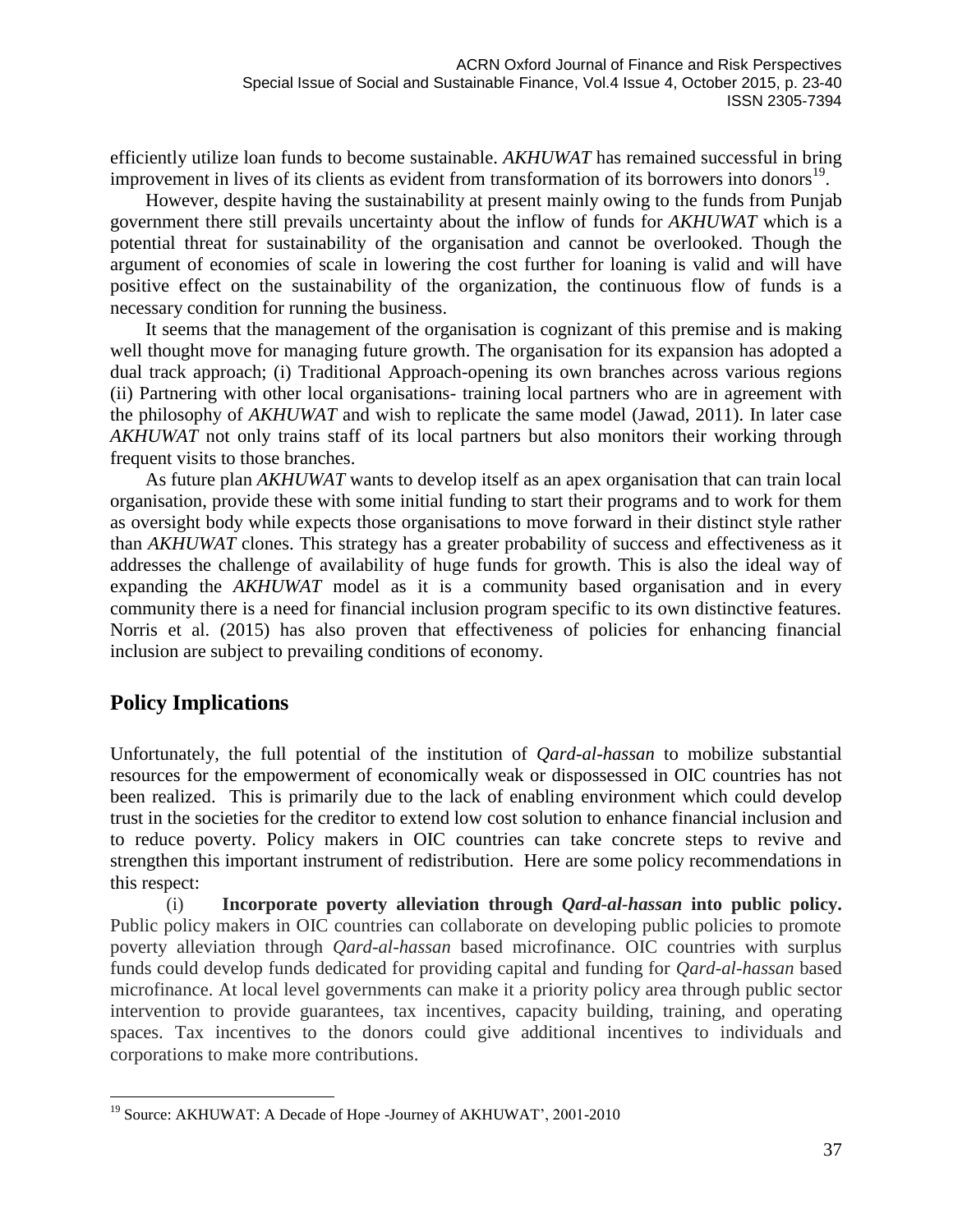(ii) **Develop enabling environment for** *Qard-al-hassan* **based microfinancing.** Policy makers should encourage such institutions through the development of an enabling environment. This requires development of new or revision of existing legal and regulatory framework to protect the institutions, investors, donors, borrowers, and the stakeholders. The emphasis should be on the development of *Qard-al-hassan* as an institution with strong roots. The element of social capital such as trust will only develop if there are strong institutions and legal and regulatory frameworks in place. Since, financing sources such as *Qard-al-hassan* are trust-sensitive; efforts should be made to enhance the general level of trust in the society. Currently, regulations for microfinance institutions in general and *Qard-al-hassan* based microfinance institutions are not very well-developed in several of OIC countries. Without effective regulatory and supervisory frameworks, further development of this sector cannot take place.

(iii) **Incorporate** *Qard-al-hassan* **into strategy to enhance inclusion.** Islamic economic system is a market-based economic system and does not deny the importance of market-driven commercial solutions to economic problems including financial exclusion. However, with current levels of poverty in OIC countries, market-failures are expected to occur and commercially viable solutions would not be available. Therefore, it is critical that the policy makers treat *Qard-al-hassan* based microfinancing a complementary tool to combat financial exclusion. This requires incorporation of *Qard-al-hassan* based solution in the national strategies for financial inclusion. With well-developed Islamic redistributive institutions, supplemented by formal and semi-formal sector financial institutions, a more effective approach to financial inclusion and poverty reduction could be undertaken.

(iv) **Promote transparent governance of** *Qard-al-hassan* **microfinancing.** Considering that an institution operating microfinancing based on *Qard-al-hassan* has dual responsibilities of providing low-cost solution to poor as well as fiduciary responsibility towards the donors to undertake a sacred duty on their behalf. This requires existence of comprehensive governance framework including *Shari'ah*-governance. The governance structure should ensure that decisions are made transparently, there is full disclosure of the financial activities, operating costs are kept under control, and adequate reporting is available. Enhanced governance structure will also enhance trust in the sector which will give more incentive to donors to participate more generously.

(v) **Utilize existing network of financial institutions as distribution channel.** It is worth considering to incentivize financial institutions to provide *Qard-al-hassan* based microlending as a corporate social responsibility. Financial institutions that manage funds for depositors and investors could also provide this additional service at low operating cost in utilizing existing network of branches. Mirakhor (2004) suggests that financial institutions could recover the operating costs by investing fraction of available funds in secure profit generating activities. There is need to develop such hybrid solutions where using techniques of modern portfolio management, a diversified low risk portfolio can be constructed to recover operating costs of running the operations of micro lending.

(vi) **Leverage on technology to enhance penetration.** Digital platforms can play a crucial role in bringing savers and micro borrowers together. This can not only reduce the cost of operations with branchless finance but can also lead to development of digital credit registries to establish track records of good performing borrowers. Advances in mobile technology and webbased solutions should be utilized to expand the penetration of services at low cost. Availability of funds through mobile technology has been successful in several countries and could play an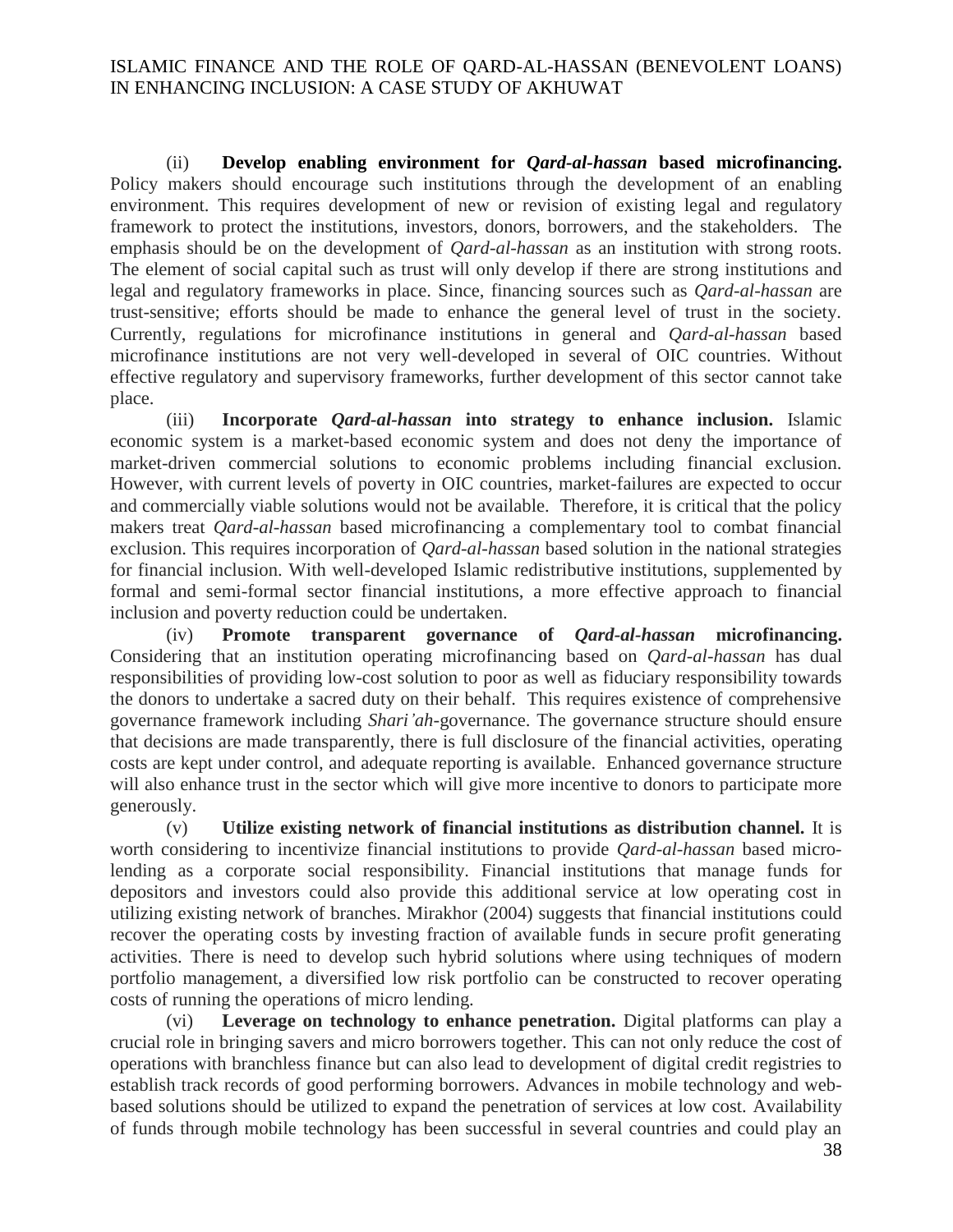important role in reaching out to poor in remote areas. At the same time, web-based solutions such as US based Kiva and Pakistan based Al-Huda can be expanded to attract potential donors. These technologies can be very effective in mobilizing funds from expatriates of OIC countries who are willing to help the poor in their motherlands and are looking for trustworthy and credible options.



# **Operational Mechanism of Financing**